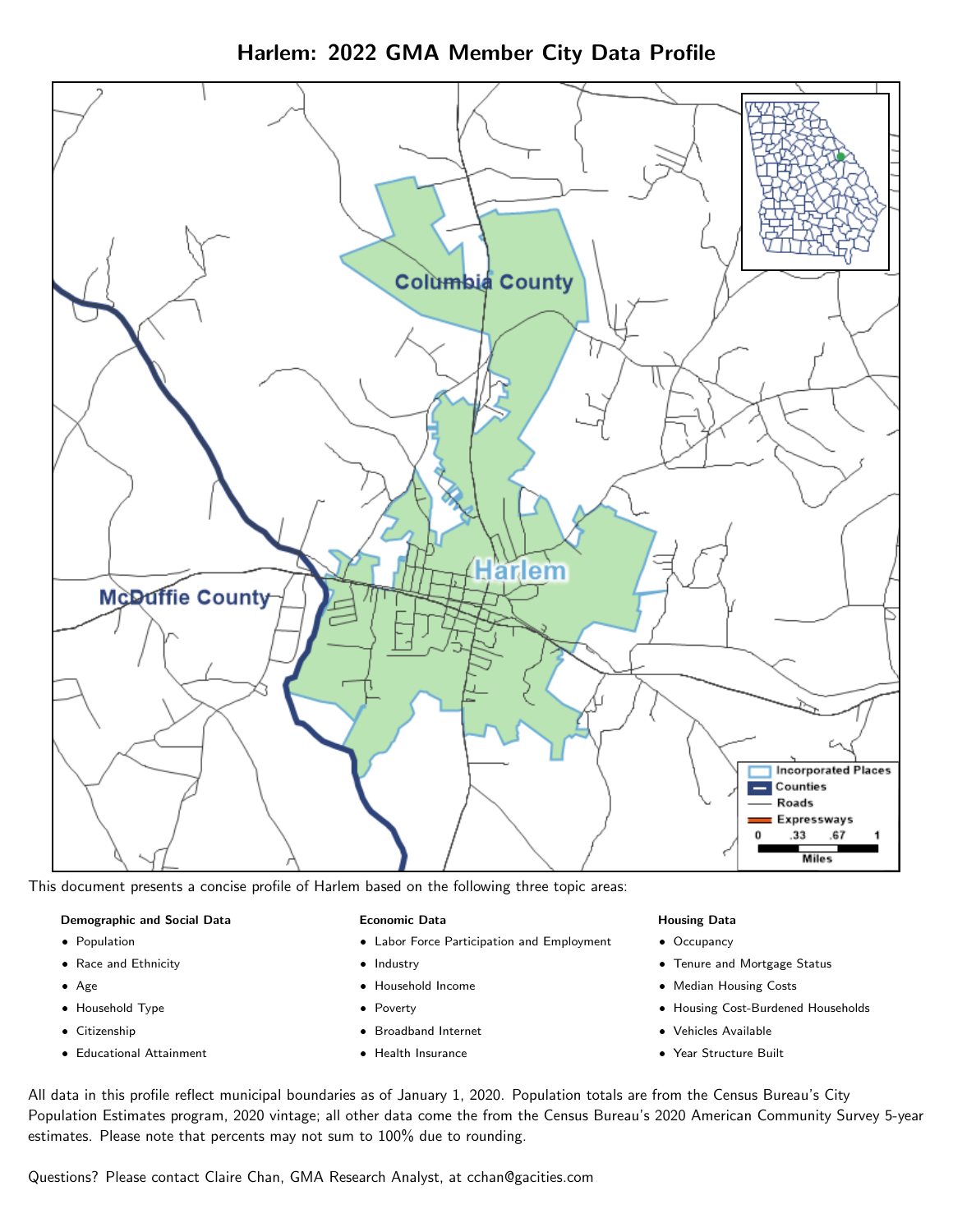# Harlem: Demographic and Social





Age Male **Female** 85 and over 80-84 75-79 70-74 65-69 60-64 55-59 50-54 45-49 40-44 35-39 30-34 25-29 20-24 15-19 10-14 5-9 Under 5

0% 2% 4% 6% 8% 10% 12% 14% 14% 12% 10% 8% 6% 4% 2%

# Native Born 100%

#### Race and Ethnicity



Source: U.S. Census Bureau, City Population Estimates, 2020 vintage Source: American Community Survey, 2020 5-year estimates, table B03002

### Household Type



Source: American Community Survey, 2020 5-year estimates, table B01001 Source: American Community Survey, 2020 5-year estimates, table B11001

#### Educational Attainment



Source: American Community Survey, 2020 5-year estimates, table B05002 Source: American Community Survey, 2020 5-year estimates, table B15002



#### **Citizenship**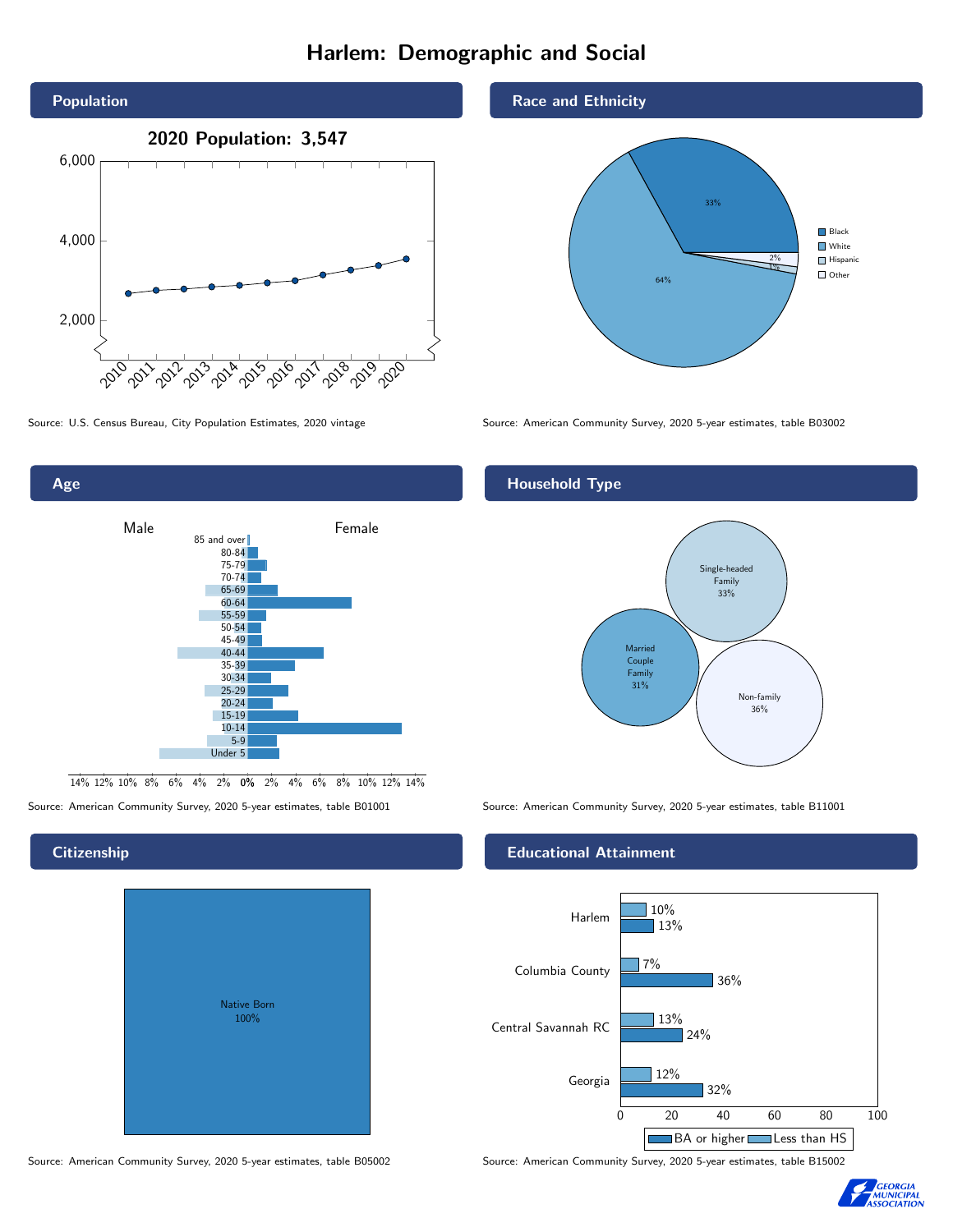# Harlem: Economic





Source: American Community Survey, 2020 5-year estimates, table B23001 Note: Unemployment rate is based upon the civilian labor force.

## Household Income 0 50,000 100,000 150,000 200,000 250,000 Georgia Central Savannah RC Columbia County Harlem \$85,691 \$70,960 \$102,422 \$64,577 \$61,224 \$52,662 \$82,251 \$45,212 Mean Median

Source: American Community Survey, 2020 5-year estimates, tables B19013 and B19025 Source: American Community Survey, 2020 5-year estimates, table B17010



#### Industry

| Agriculture, forestry, fishing and hunting, and mining      | $1\%$ |
|-------------------------------------------------------------|-------|
| Construction                                                | 3%    |
| Manufacturing                                               | 8%    |
| <b>Wholesale Trade</b>                                      | 16%   |
| Retail Trade                                                | 16%   |
| Transportation and warehousing, and utilities               | $4\%$ |
| Information                                                 | $2\%$ |
| Finance and insurance, real estate, rental, leasing         | $2\%$ |
| Professional, scientific, mgt, administrative, waste mgt    | $4\%$ |
| Educational services, and health care and social assistance | 13%   |
| Arts, entertainment, recreation, accommodation, food        | $2\%$ |
| service                                                     |       |
| Other services, except public administration                | 17%   |
| Public administration                                       | 12%   |

Source: American Community Survey, 2020 5-year estimates, table C24030

#### Poverty



#### Health Insurance



Source: American Community Survey, 2020 5-year estimates, table B28002 Source: American Community Survey, 2020 5-year estimates, table B18135